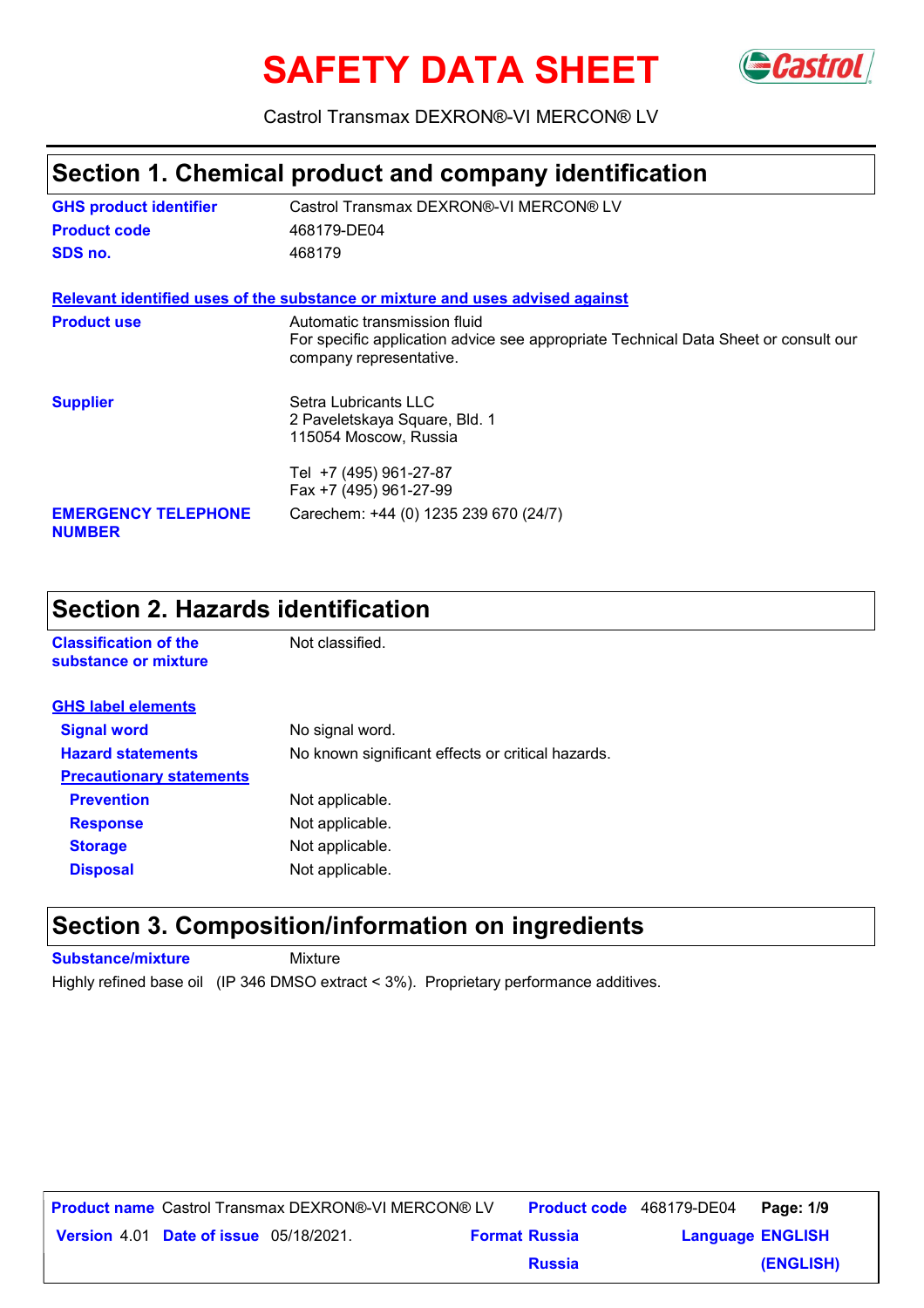# **Section 3. Composition/information on ingredients**

| <b>Ingredient name</b>                                               | $\%$      | <b>CAS number</b> |
|----------------------------------------------------------------------|-----------|-------------------|
| Distillates (petroleum), hydrotreated light paraffinic               | ≥25 - ≤50 | 64742-55-8        |
| 2-Propenoic acid, 2-methyl-, butyl ester, polymer with N-[3-         | ≤3        | 176487-46-0       |
| (dimethylamino)propyl]-2-methyl-2-propenamide, dodecyl 2-methyl-     |           |                   |
| 2-propenoate, eicosyl 2-methyl-2-propenoate, hexadecyl 2-methyl-     |           |                   |
| 2-propenoate and octadecyl 2-methyl-2-propenoate                     |           |                   |
| Lubricating oils (petroleum), C15-30, hydrotreated neutral oil-based | ≤3        | 72623-86-0        |
| 2,5-Pyrrolidinedione, 3-C18-24-alkenyl derivs.                       | ≤3        | 91783-21-0        |
| Bis (2-hydroxyethyl) tallow alkylamine                               | < 0.1     | 61791-44-4        |
| dimantine                                                            | < 0.1     | 124-28-7          |
| 3-(isodecyloxy)propylamine                                           | < 0.1     | 30113-45-2        |
| 2-(2-heptadec-8-enyl-2-imidazolin-1-yl)ethanol                       | < 0.1     | $95 - 38 - 5$     |

**There are no additional ingredients present which, within the current knowledge of the supplier and in the concentrations applicable, are classified as hazardous to health or the environment and hence require reporting in this section.**

**Occupational exposure limits, if available, are listed in Section 8.**

### **Section 4. First aid measures**

| <b>Description of necessary first aid measures</b> |                                                                                                                                                                                                                                                           |
|----------------------------------------------------|-----------------------------------------------------------------------------------------------------------------------------------------------------------------------------------------------------------------------------------------------------------|
| <b>Inhalation</b>                                  | In case of inhalation of decomposition products in a fire, symptoms may be delayed.<br>If inhaled, remove to fresh air. The exposed person may need to be kept under<br>medical surveillance for 48 hours. Get medical attention if symptoms occur.       |
| <b>Ingestion</b>                                   | Do not induce vomiting unless directed to do so by medical personnel. Get medical<br>attention if symptoms occur.                                                                                                                                         |
| <b>Skin contact</b>                                | Flush contaminated skin with plenty of water. Remove contaminated clothing and<br>shoes. Wash clothing before reuse. Clean shoes thoroughly before reuse. Get<br>medical attention if symptoms occur.                                                     |
| <b>Eye contact</b>                                 | In case of contact, immediately flush eyes with plenty of water for at least 15<br>minutes. Eyelids should be held away from the eyeball to ensure thorough rinsing.<br>Check for and remove any contact lenses. Get medical attention if symptoms occur. |
|                                                    | Most important symptoms/effects, acute and delayed                                                                                                                                                                                                        |
|                                                    | See Section 11 for more detailed information on health effects and symptoms.                                                                                                                                                                              |
|                                                    | Indication of immediate medical attention and special treatment needed, if necessary                                                                                                                                                                      |
| <b>Specific treatments</b>                         | No specific treatment                                                                                                                                                                                                                                     |

| <b>Specific treatments</b>        | No specific treatment.                                                                                                                                                                                                                                      |
|-----------------------------------|-------------------------------------------------------------------------------------------------------------------------------------------------------------------------------------------------------------------------------------------------------------|
| Notes to physician                | In case of inhalation of decomposition products in a fire, symptoms may be delayed.<br>The exposed person may need to be kept under medical surveillance for 48 hours.<br>Treatment should in general be symptomatic and directed to relieving any effects. |
| <b>Protection of first-aiders</b> | No action shall be taken involving any personal risk or without suitable training.                                                                                                                                                                          |

# **Section 5. Firefighting measures**

| <b>Extinguishing media</b>                           |                                                                                                                                                              |
|------------------------------------------------------|--------------------------------------------------------------------------------------------------------------------------------------------------------------|
| <b>Suitable extinguishing</b><br>media               | In case of fire, use foam, dry chemical or carbon dioxide extinguisher or spray.                                                                             |
| <b>Unsuitable extinguishing</b><br>media             | Do not use water jet.                                                                                                                                        |
| <b>Specific hazards arising</b><br>from the chemical | In a fire or if heated, a pressure increase will occur and the container may burst.                                                                          |
| <b>Hazardous thermal</b><br>decomposition products   | Combustion products may include the following:<br>carbon oxides (CO, CO <sub>2</sub> ) (carbon monoxide, carbon dioxide)<br>nitrogen oxides (NO, $NO2$ etc.) |

|                                               | <b>Product name</b> Castrol Transmax DEXRON®-VI MERCON® LV |                      | <b>Product code</b> 468179-DE04 Page: 2/9 |           |
|-----------------------------------------------|------------------------------------------------------------|----------------------|-------------------------------------------|-----------|
| <b>Version 4.01 Date of issue 05/18/2021.</b> |                                                            | <b>Format Russia</b> | <b>Language ENGLISH</b>                   |           |
|                                               |                                                            | <b>Russia</b>        |                                           | (ENGLISH) |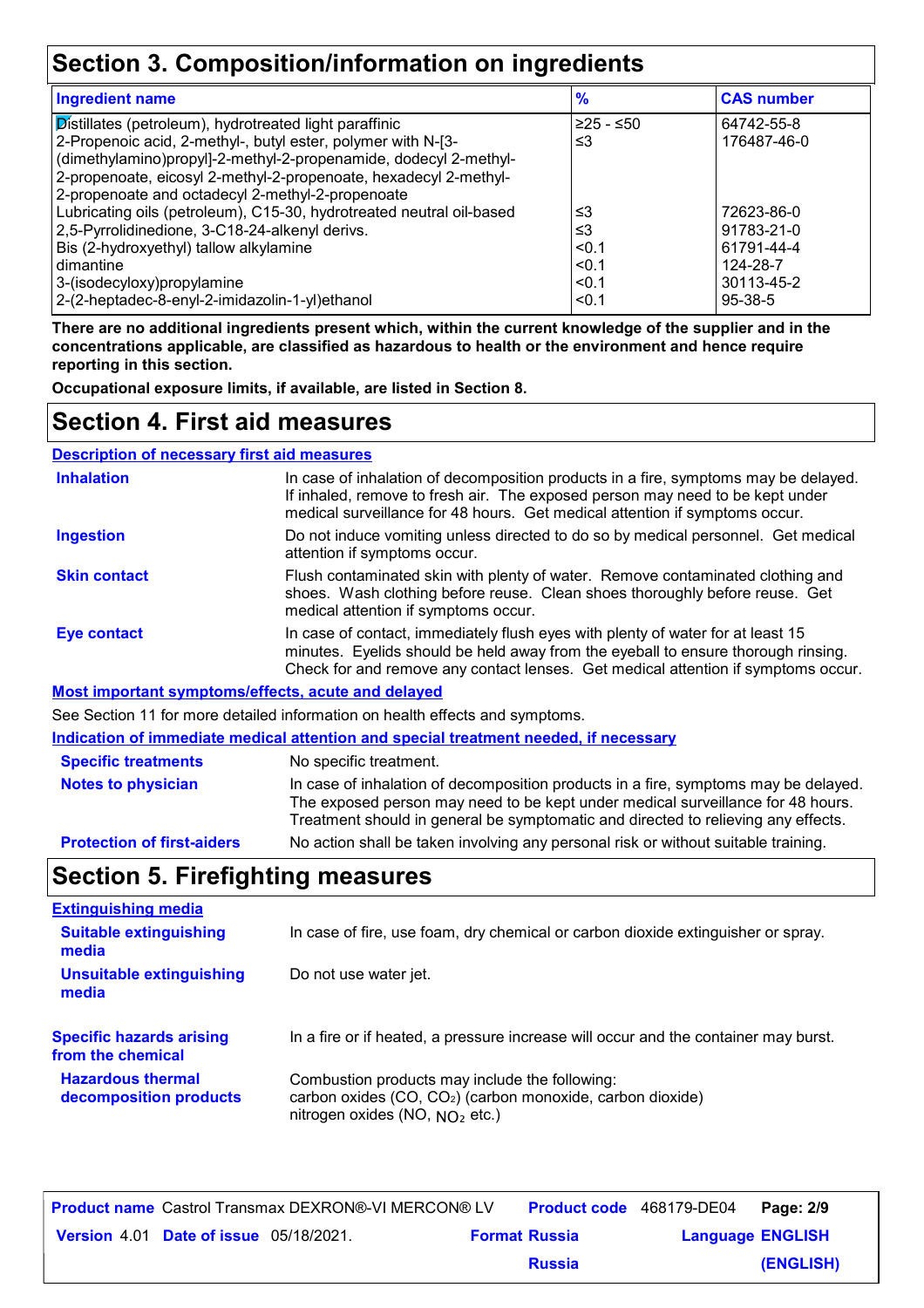# **Section 5. Firefighting measures**

| <b>Special protective actions</b><br>for fire-fighters | Promptly isolate the scene by removing all persons from the vicinity of the incident if<br>there is a fire. No action shall be taken involving any personal risk or without<br>suitable training. |
|--------------------------------------------------------|---------------------------------------------------------------------------------------------------------------------------------------------------------------------------------------------------|
| <b>Special protective</b>                              | Fire-fighters should wear positive pressure self-contained breathing apparatus                                                                                                                    |
| equipment for fire-fighters                            | (SCBA) and full turnout gear.                                                                                                                                                                     |

### **Section 6. Accidental release measures**

#### **Personal precautions, protective equipment and emergency procedures**

| For non-emergency<br>personnel                              | No action shall be taken involving any personal risk or without suitable training.<br>Evacuate surrounding areas. Keep unnecessary and unprotected personnel from<br>entering. Do not touch or walk through spilt material. Put on appropriate personal<br>protective equipment. Floors may be slippery; use care to avoid falling.                                                                |
|-------------------------------------------------------------|----------------------------------------------------------------------------------------------------------------------------------------------------------------------------------------------------------------------------------------------------------------------------------------------------------------------------------------------------------------------------------------------------|
| For emergency responders                                    | If specialised clothing is required to deal with the spillage, take note of any<br>information in Section 8 on suitable and unsuitable materials. See also the<br>information in "For non-emergency personnel".                                                                                                                                                                                    |
| <b>Environmental precautions</b>                            | Avoid dispersal of spilt material and runoff and contact with soil, waterways, drains<br>and sewers. Inform the relevant authorities if the product has caused environmental<br>pollution (sewers, waterways, soil or air).                                                                                                                                                                        |
| <b>Methods and material for containment and cleaning up</b> |                                                                                                                                                                                                                                                                                                                                                                                                    |
| <b>Small spill</b>                                          | Stop leak if without risk. Move containers from spill area. Absorb with an inert<br>material and place in an appropriate waste disposal container. Dispose of via a<br>licensed waste disposal contractor.                                                                                                                                                                                         |
| <b>Large spill</b>                                          | Stop leak if without risk. Move containers from spill area. Prevent entry into sewers,<br>water courses, basements or confined areas. Contain and collect spillage with non-<br>combustible, absorbent material e.g. sand, earth, vermiculite or diatomaceous earth<br>and place in container for disposal according to local regulations. Dispose of via a<br>licensed waste disposal contractor. |

# **Section 7. Handling and storage**

#### **Precautions for safe handling**

| <b>Protective measures</b>                                                       | Put on appropriate personal protective equipment (see Section 8).                                                                                                                                                                                                                                                                                    |
|----------------------------------------------------------------------------------|------------------------------------------------------------------------------------------------------------------------------------------------------------------------------------------------------------------------------------------------------------------------------------------------------------------------------------------------------|
| <b>Advice on general</b><br>occupational hygiene                                 | Eating, drinking and smoking should be prohibited in areas where this material is<br>handled, stored and processed. Wash thoroughly after handling. Remove<br>contaminated clothing and protective equipment before entering eating areas. See<br>also Section 8 for additional information on hygiene measures.                                     |
| <b>Conditions for safe storage,</b><br>including any<br><b>incompatibilities</b> | Store in accordance with local regulations. Store in original container protected<br>from direct sunlight in a dry, cool and well-ventilated area, away from incompatible<br>materials (see Section 10) and food and drink. Keep container tightly closed and<br>sealed until ready for use. Store and use only in equipment/containers designed for |
|                                                                                  | use with this product. Containers that have been opened must be carefully resealed<br>and kept upright to prevent leakage. Do not store in unlabelled containers. Use<br>appropriate containment to avoid environmental contamination.                                                                                                               |

### **Section 8. Exposure controls/personal protection**

**Control parameters**

**Occupational exposure limits**

|                                               | <b>Product name</b> Castrol Transmax DEXRON®-VI MERCON® LV | <b>Product code</b> 468179-DE04 |                         | Page: 3/9 |
|-----------------------------------------------|------------------------------------------------------------|---------------------------------|-------------------------|-----------|
| <b>Version 4.01 Date of issue 05/18/2021.</b> |                                                            | <b>Format Russia</b>            | <b>Language ENGLISH</b> |           |
|                                               |                                                            | <b>Russia</b>                   |                         | (ENGLISH) |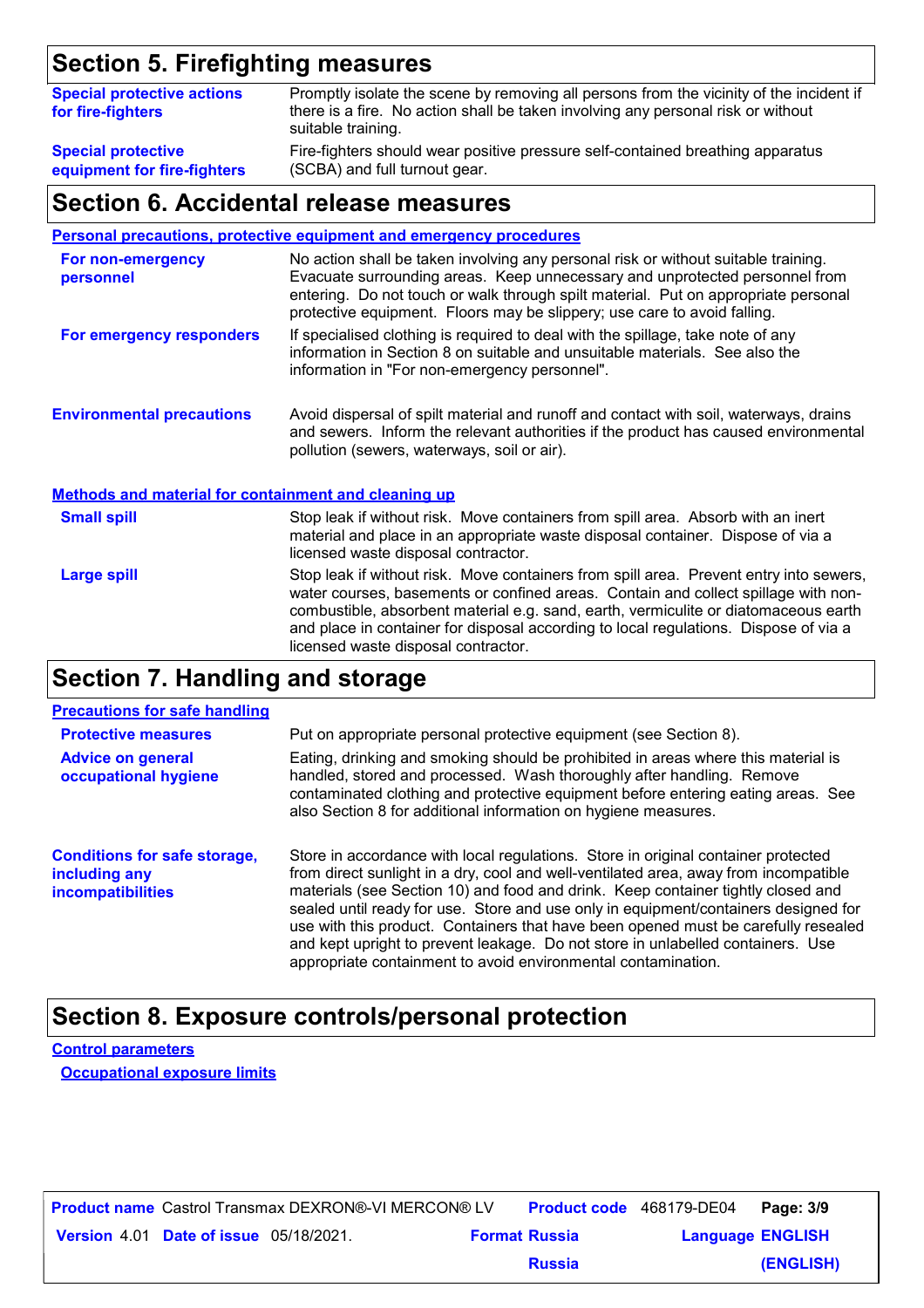# **Section 8. Exposure controls/personal protection**

| <b>Ingredient name</b>                         | <b>Exposure limits</b>                                                                                                                                                                                              |
|------------------------------------------------|---------------------------------------------------------------------------------------------------------------------------------------------------------------------------------------------------------------------|
| 2-(2-heptadec-8-enyl-2-imidazolin-1-yl)ethanol | <b>Ministry of Health and Social</b><br>Development MAC (Russian Federation).<br>Inhalation sensitiser.<br>STEL: 0.1 mg/m <sup>3</sup> 15 minutes. Issued/<br>Revised: 6/2003 Form: mixture of vapor and<br>aerosol |

Whilst specific OELs for certain components may be shown in this section, other components may be present in any mist, vapour or dust produced. Therefore, the specific OELs may not be applicable to the product as a whole and are provided for guidance only.

| <b>Appropriate engineering</b><br><b>controls</b>          | Provide exhaust ventilation or other engineering controls to keep the relevant<br>airborne concentrations below their respective occupational exposure limits.<br>All activities involving chemicals should be assessed for their risks to health, to<br>ensure exposures are adequately controlled. Personal protective equipment should<br>only be considered after other forms of control measures (e.g. engineering controls)<br>have been suitably evaluated. Personal protective equipment should conform to<br>appropriate standards, be suitable for use, be kept in good condition and properly<br>maintained.<br>Your supplier of personal protective equipment should be consulted for advice on<br>selection and appropriate standards. For further information contact your national<br>organisation for standards.<br>The final choice of protective equipment will depend upon a risk assessment. It is<br>important to ensure that all items of personal protective equipment are compatible. |
|------------------------------------------------------------|---------------------------------------------------------------------------------------------------------------------------------------------------------------------------------------------------------------------------------------------------------------------------------------------------------------------------------------------------------------------------------------------------------------------------------------------------------------------------------------------------------------------------------------------------------------------------------------------------------------------------------------------------------------------------------------------------------------------------------------------------------------------------------------------------------------------------------------------------------------------------------------------------------------------------------------------------------------------------------------------------------------|
| <b>Environmental exposure</b><br><b>controls</b>           | Emissions from ventilation or work process equipment should be checked to ensure<br>they comply with the requirements of environmental protection legislation. In some<br>cases, fume scrubbers, filters or engineering modifications to the process<br>equipment will be necessary to reduce emissions to acceptable levels.                                                                                                                                                                                                                                                                                                                                                                                                                                                                                                                                                                                                                                                                                 |
| <b>Individual protection measures</b>                      |                                                                                                                                                                                                                                                                                                                                                                                                                                                                                                                                                                                                                                                                                                                                                                                                                                                                                                                                                                                                               |
| <b>Hygiene measures</b>                                    | Wash hands, forearms and face thoroughly after handling chemical products, before<br>eating, smoking and using the lavatory and at the end of the working period.<br>Appropriate techniques should be used to remove potentially contaminated clothing.<br>Wash contaminated clothing before reusing. Ensure that eyewash stations and<br>safety showers are close to the workstation location.                                                                                                                                                                                                                                                                                                                                                                                                                                                                                                                                                                                                               |
| <b>Eye/face protection</b>                                 | Safety glasses with side shields.                                                                                                                                                                                                                                                                                                                                                                                                                                                                                                                                                                                                                                                                                                                                                                                                                                                                                                                                                                             |
| <b>Skin protection</b>                                     |                                                                                                                                                                                                                                                                                                                                                                                                                                                                                                                                                                                                                                                                                                                                                                                                                                                                                                                                                                                                               |
| <b>Hand protection</b>                                     | Wear protective gloves if prolonged or repeated contact is likely. Wear chemical<br>resistant gloves. Recommended: Nitrile gloves. The correct choice of protective<br>gloves depends upon the chemicals being handled, the conditions of work and use,<br>and the condition of the gloves (even the best chemically resistant glove will break<br>down after repeated chemical exposures). Most gloves provide only a short time of<br>protection before they must be discarded and replaced. Because specific work<br>environments and material handling practices vary, safety procedures should be<br>developed for each intended application. Gloves should therefore be chosen in<br>consultation with the supplier/manufacturer and with a full assessment of the<br>working conditions.                                                                                                                                                                                                               |
| <b>Body protection</b>                                     | Use of protective clothing is good industrial practice.<br>Personal protective equipment for the body should be selected based on the task<br>being performed and the risks involved and should be approved by a specialist<br>before handling this product.<br>Cotton or polyester/cotton overalls will only provide protection against light<br>superficial contamination that will not soak through to the skin. Overalls should be<br>laundered on a regular basis. When the risk of skin exposure is high (e.g. when<br>cleaning up spillages or if there is a risk of splashing) then chemical resistant aprons<br>and/or impervious chemical suits and boots will be required.                                                                                                                                                                                                                                                                                                                         |
| <b>Product name Castrol Transmax DEXRON®-VI MERCON® LV</b> | Product code 468179-DE04<br>Page: 4/9                                                                                                                                                                                                                                                                                                                                                                                                                                                                                                                                                                                                                                                                                                                                                                                                                                                                                                                                                                         |
| Version 4.01 Date of issue 05/18/2021.                     | <b>Format Russia</b><br><b>Language ENGLISH</b>                                                                                                                                                                                                                                                                                                                                                                                                                                                                                                                                                                                                                                                                                                                                                                                                                                                                                                                                                               |

**Russia**

**(ENGLISH)**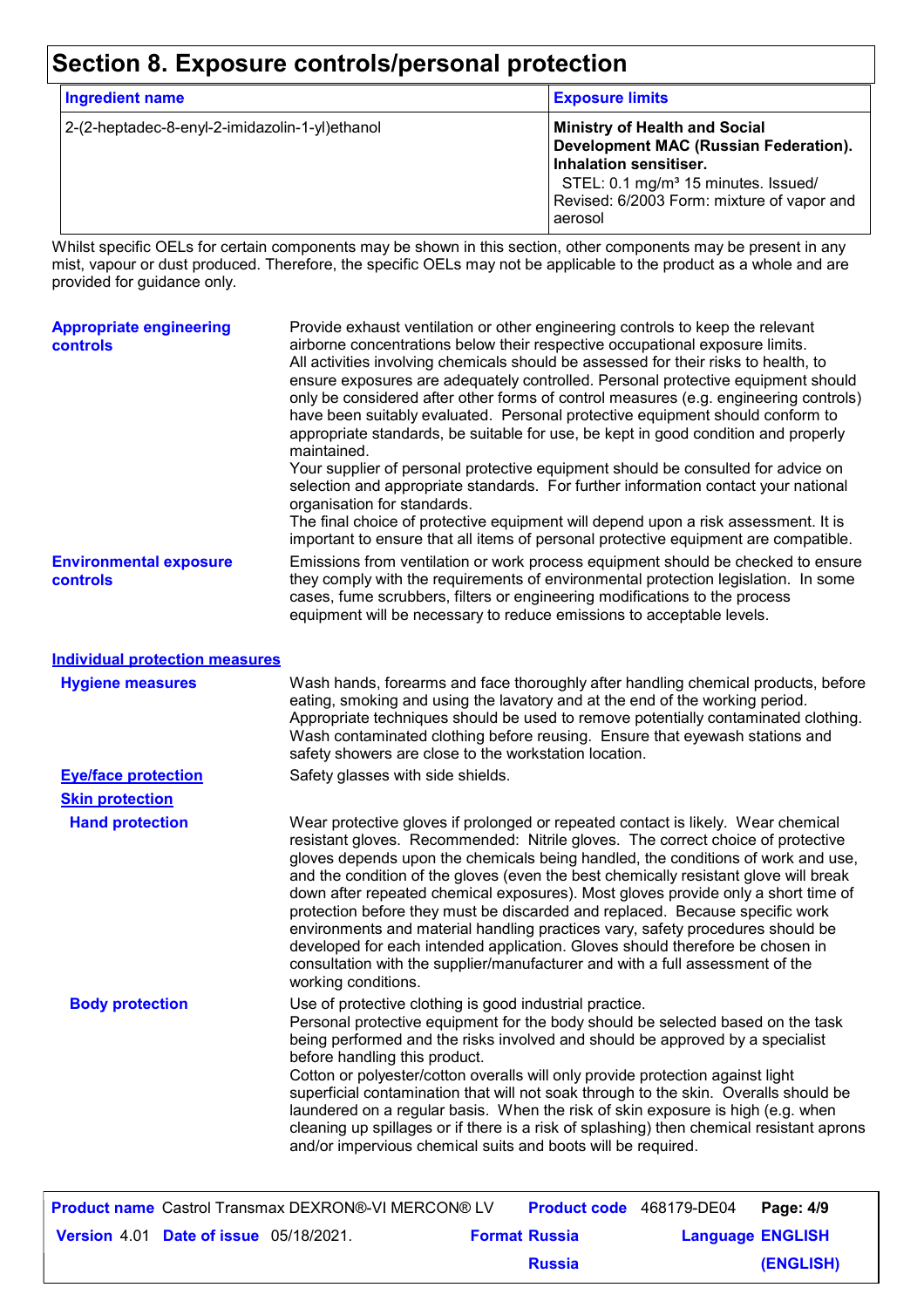### **Section 8. Exposure controls/personal protection**

**Respiratory protection**

In case of insufficient ventilation, wear suitable respiratory equipment. The correct choice of respiratory protection depends upon the chemicals being handled, the conditions of work and use, and the condition of the respiratory equipment. Safety procedures should be developed for each intended application. Respiratory protection equipment should therefore be chosen in consultation with the supplier/manufacturer and with a full assessment of the working conditions.

# **Section 9. Physical and chemical properties**

| <b>Appearance</b>                                 |                                                                                                                                          |
|---------------------------------------------------|------------------------------------------------------------------------------------------------------------------------------------------|
| <b>Physical state</b>                             | Liquid.                                                                                                                                  |
| <b>Colour</b>                                     | Red.                                                                                                                                     |
| <b>Odour</b>                                      | Not available.                                                                                                                           |
| <b>Odour threshold</b>                            | Not available.                                                                                                                           |
| рH                                                | Not applicable.                                                                                                                          |
| <b>Melting point</b>                              | Not available.                                                                                                                           |
| <b>Boiling point</b>                              | Not available.                                                                                                                           |
| <b>Flash point</b>                                | Open cup: >180°C (>356°F) [Cleveland.]                                                                                                   |
| <b>Evaporation rate</b>                           | Not available.                                                                                                                           |
| <b>Flammability (solid, gas)</b>                  | Not applicable. Based on - Physical state                                                                                                |
| Lower and upper explosive<br>(flammable) limits   | Not available.                                                                                                                           |
| <b>Vapour pressure</b>                            | Not available.                                                                                                                           |
| <b>Vapour density</b>                             | Not available.                                                                                                                           |
| <b>Relative density</b>                           | Not available.                                                                                                                           |
| <b>Density</b>                                    | <1000 kg/m <sup>3</sup> (<1 g/cm <sup>3</sup> ) at 15°C                                                                                  |
| <b>Solubility</b>                                 | insoluble in water.                                                                                                                      |
| <b>Partition coefficient: n-</b><br>octanol/water | Not available.                                                                                                                           |
| <b>Auto-ignition temperature</b>                  | Not available.                                                                                                                           |
| <b>Decomposition temperature</b>                  | Not available.                                                                                                                           |
| <b>Viscosity</b>                                  | Kinematic: 29.48 mm <sup>2</sup> /s (29.48 cSt) at $40^{\circ}$ C<br>Kinematic: 5.916 mm <sup>2</sup> /s (5.916 cSt) at 100 $^{\circ}$ C |

# **Section 10. Stability and reactivity**

| <b>Reactivity</b>                                   | No specific test data available for this product. Refer to Conditions to avoid and<br>Incompatible materials for additional information.                                   |  |  |  |
|-----------------------------------------------------|----------------------------------------------------------------------------------------------------------------------------------------------------------------------------|--|--|--|
| <b>Chemical stability</b>                           | The product is stable.                                                                                                                                                     |  |  |  |
| <b>Possibility of hazardous</b><br><b>reactions</b> | Under normal conditions of storage and use, hazardous reactions will not occur.<br>Under normal conditions of storage and use, hazardous polymerisation will not<br>occur. |  |  |  |
| <b>Conditions to avoid</b>                          | Avoid all possible sources of ignition (spark or flame).                                                                                                                   |  |  |  |
| <b>Incompatible materials</b>                       | No specific data.                                                                                                                                                          |  |  |  |
| <b>Hazardous decomposition</b><br>products          | Under normal conditions of storage and use, hazardous decomposition products<br>should not be produced.                                                                    |  |  |  |

|                                               | <b>Product name</b> Castrol Transmax DEXRON®-VI MERCON® LV |                      | <b>Product code</b> 468179-DE04 Page: 5/9 |           |
|-----------------------------------------------|------------------------------------------------------------|----------------------|-------------------------------------------|-----------|
| <b>Version 4.01 Date of issue 05/18/2021.</b> |                                                            | <b>Format Russia</b> | <b>Language ENGLISH</b>                   |           |
|                                               |                                                            | <b>Russia</b>        |                                           | (ENGLISH) |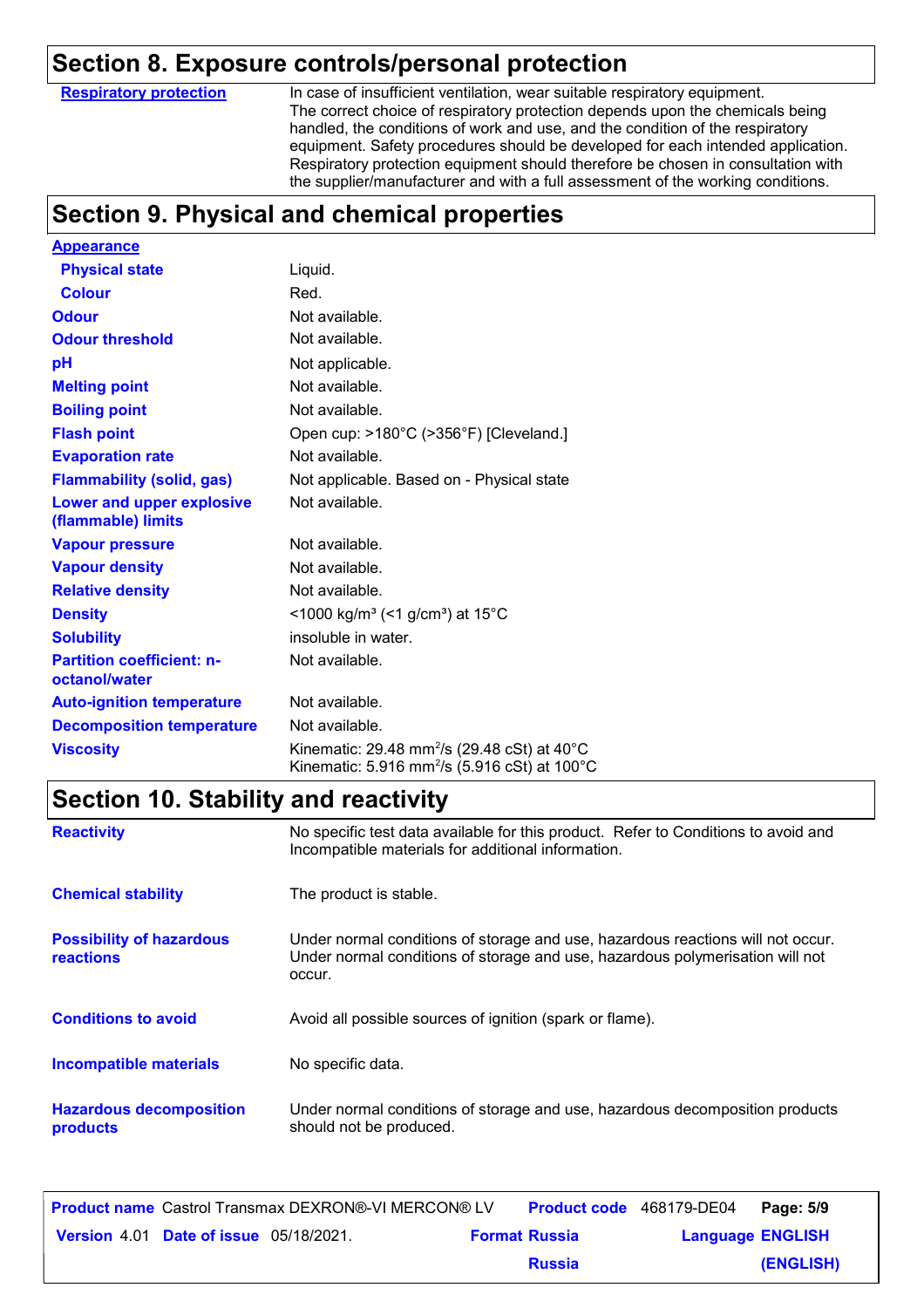# **Section 11. Toxicological information**

#### **Information on toxicological effects**

**Specific target organ toxicity (repeated exposure)**

| <b>Name</b>                                    | <b>Category</b> | <b>Route of</b><br>exposure | <b>Target organs</b>        |
|------------------------------------------------|-----------------|-----------------------------|-----------------------------|
| 2-(2-heptadec-8-enyl-2-imidazolin-1-yl)ethanol | Category 2      | oral                        | digestive system,<br>thymus |
| <b>Aspiration hazard</b>                       |                 |                             |                             |

| <b>Name</b>                                                            | <b>Result</b>                         |
|------------------------------------------------------------------------|---------------------------------------|
| Distillates (petroleum), hydrotreated light paraffinic                 | <b>ASPIRATION HAZARD - Category 1</b> |
| I Lubricating oils (petroleum), C15-30, hydrotreated neutral oil-based | <b>ASPIRATION HAZARD - Category 1</b> |

| <b>Information on likely routes</b><br>of exposure | Routes of entry anticipated: Dermal, Inhalation.                                                                    |
|----------------------------------------------------|---------------------------------------------------------------------------------------------------------------------|
| <b>Potential acute health effects</b>              |                                                                                                                     |
| <b>Eye contact</b>                                 | No known significant effects or critical hazards.                                                                   |
| <b>Inhalation</b>                                  | Exposure to decomposition products may cause a health hazard. Serious effects<br>may be delayed following exposure. |
| <b>Skin contact</b>                                | No known significant effects or critical hazards.                                                                   |
| <b>Ingestion</b>                                   | No known significant effects or critical hazards.                                                                   |
|                                                    | Symptome related to the physical chemical and toxicological characteristics                                         |

#### **Symptoms related to the physical, chemical and toxicological characteristics Skin contact Inhalation** May be harmful by inhalation if exposure to vapour, mists or fumes resulting from thermal decomposition products occurs. No specific data. **Eye contact** No specific data.

#### **Ingestion** No specific data.

#### **Delayed and immediate effects as well as chronic effects from short and long-term exposure**

| <b>Eye contact</b>                      | Potential risk of transient stinging or redness if accidental eye contact occurs.                        |
|-----------------------------------------|----------------------------------------------------------------------------------------------------------|
| <b>Skin contact</b>                     | Prolonged or repeated contact can defat the skin and lead to irritation, cracking and/<br>or dermatitis. |
| <b>Ingestion</b>                        | Ingestion of large quantities may cause nausea and diarrhoea.                                            |
| <b>Potential chronic health effects</b> |                                                                                                          |
| <b>General</b>                          | No known significant effects or critical hazards.                                                        |
| <b>Carcinogenicity</b>                  | No known significant effects or critical hazards.                                                        |
| <b>Mutagenicity</b>                     | No known significant effects or critical hazards.                                                        |
| <b>Teratogenicity</b>                   | No known significant effects or critical hazards.                                                        |
| <b>Developmental effects</b>            | No known significant effects or critical hazards.                                                        |
| <b>Fertility effects</b>                | No known significant effects or critical hazards.                                                        |

|                                               |  | <b>Product name</b> Castrol Transmax DEXRON®-VI MERCON® LV |                      | <b>Product code</b> 468179-DE04 Page: 6/9 |           |
|-----------------------------------------------|--|------------------------------------------------------------|----------------------|-------------------------------------------|-----------|
| <b>Version 4.01 Date of issue 05/18/2021.</b> |  |                                                            | <b>Format Russia</b> | <b>Language ENGLISH</b>                   |           |
|                                               |  |                                                            | <b>Russia</b>        |                                           | (ENGLISH) |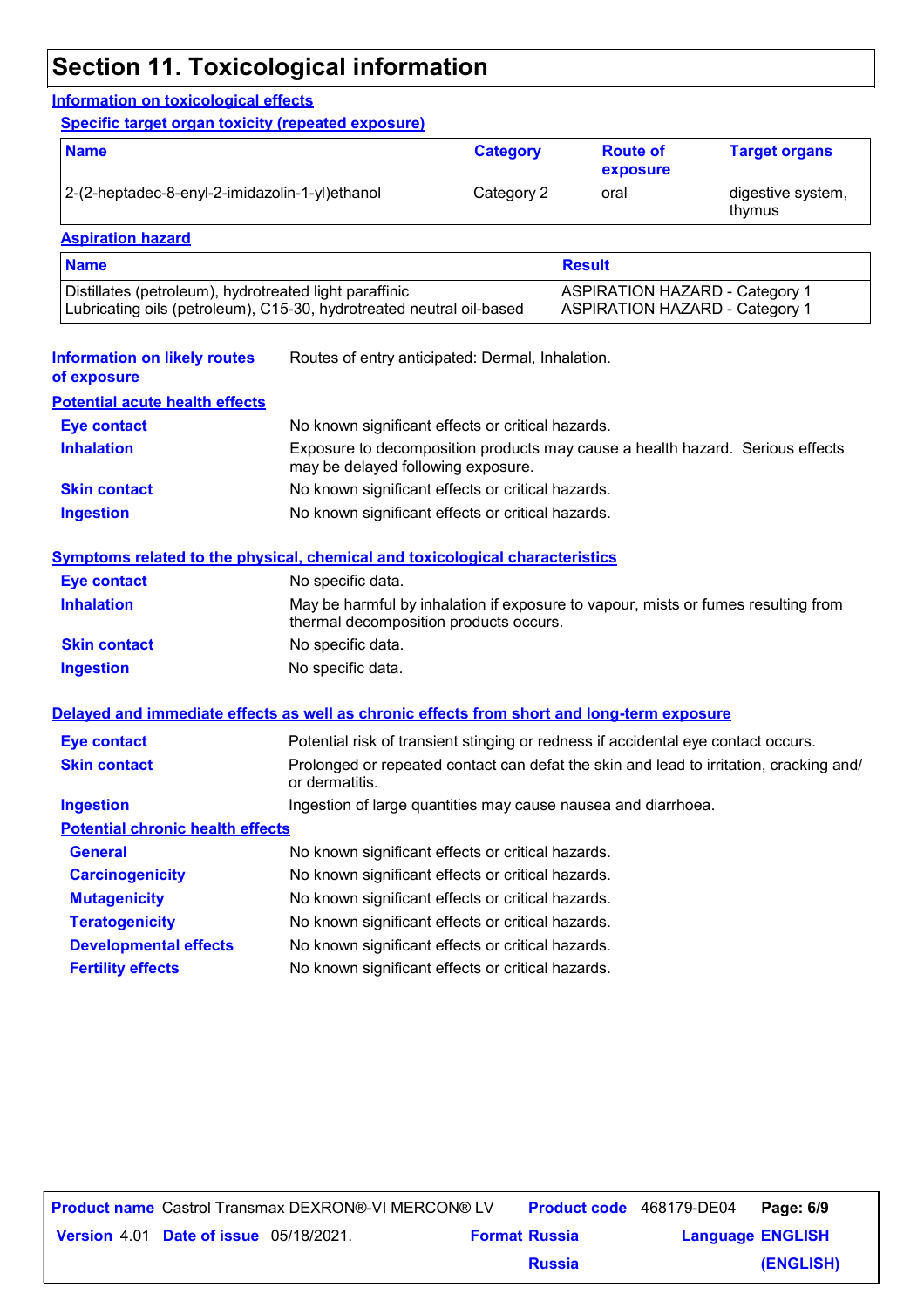### **Section 12. Ecological information**

**Environmental effects** No known significant effects or critical hazards.

#### **Persistence and degradability**

Expected to be biodegradable.

#### **Bioaccumulative potential**

This product is not expected to bioaccumulate through food chains in the environment.

| <b>Mobility in soil</b>             |                                                                                                                           |
|-------------------------------------|---------------------------------------------------------------------------------------------------------------------------|
| <b>Mobility</b>                     | Spillages may penetrate the soil causing ground water contamination.                                                      |
| <b>Other ecological information</b> | Spills may form a film on water surfaces causing physical damage to organisms.<br>Oxygen transfer could also be impaired. |

### **Section 13. Disposal considerations**

The generation of waste should be avoided or minimised wherever possible. Significant quantities of waste product residues should not be disposed of via the foul sewer but processed in a suitable effluent treatment plant. Dispose of surplus and non-recyclable products via a licensed waste disposal contractor. Disposal of this product, solutions and any by-products should at all times comply with the requirements of environmental protection and waste disposal legislation and any regional local authority requirements. Waste packaging should be recycled. Incineration or landfill should only be considered when recycling is not feasible. This material and its container must be disposed of in a safe way. Empty containers or liners may retain some product residues. Avoid dispersal of spilt material and runoff and contact with soil, waterways, drains and sewers. **Disposal methods**

| <b>Section 14. Transport information</b> |  |
|------------------------------------------|--|
|------------------------------------------|--|

|                                      | <b>IMDG</b>              | <b>IATA</b>              |
|--------------------------------------|--------------------------|--------------------------|
| <b>UN number</b>                     | Not regulated.           | Not regulated.           |
| <b>UN proper</b><br>shipping name    | $\overline{\phantom{a}}$ | $\overline{\phantom{a}}$ |
| <b>Transport hazard</b><br>class(es) | $\overline{\phantom{a}}$ | $\overline{\phantom{a}}$ |
| <b>Packing group</b>                 | $\overline{\phantom{a}}$ | $\overline{\phantom{a}}$ |
| <b>Environmental</b><br>hazards      | No.                      | No.                      |
| <b>Additional</b><br>information     | -                        | $\overline{\phantom{a}}$ |

**Special precautions for user** Not available.

|                                               | <b>Product name</b> Castrol Transmax DEXRON®-VI MERCON® LV |                      | <b>Product code</b> 468179-DE04 Page: 7/9 |           |
|-----------------------------------------------|------------------------------------------------------------|----------------------|-------------------------------------------|-----------|
| <b>Version 4.01 Date of issue 05/18/2021.</b> |                                                            | <b>Format Russia</b> | <b>Language ENGLISH</b>                   |           |
|                                               |                                                            | <b>Russia</b>        |                                           | (ENGLISH) |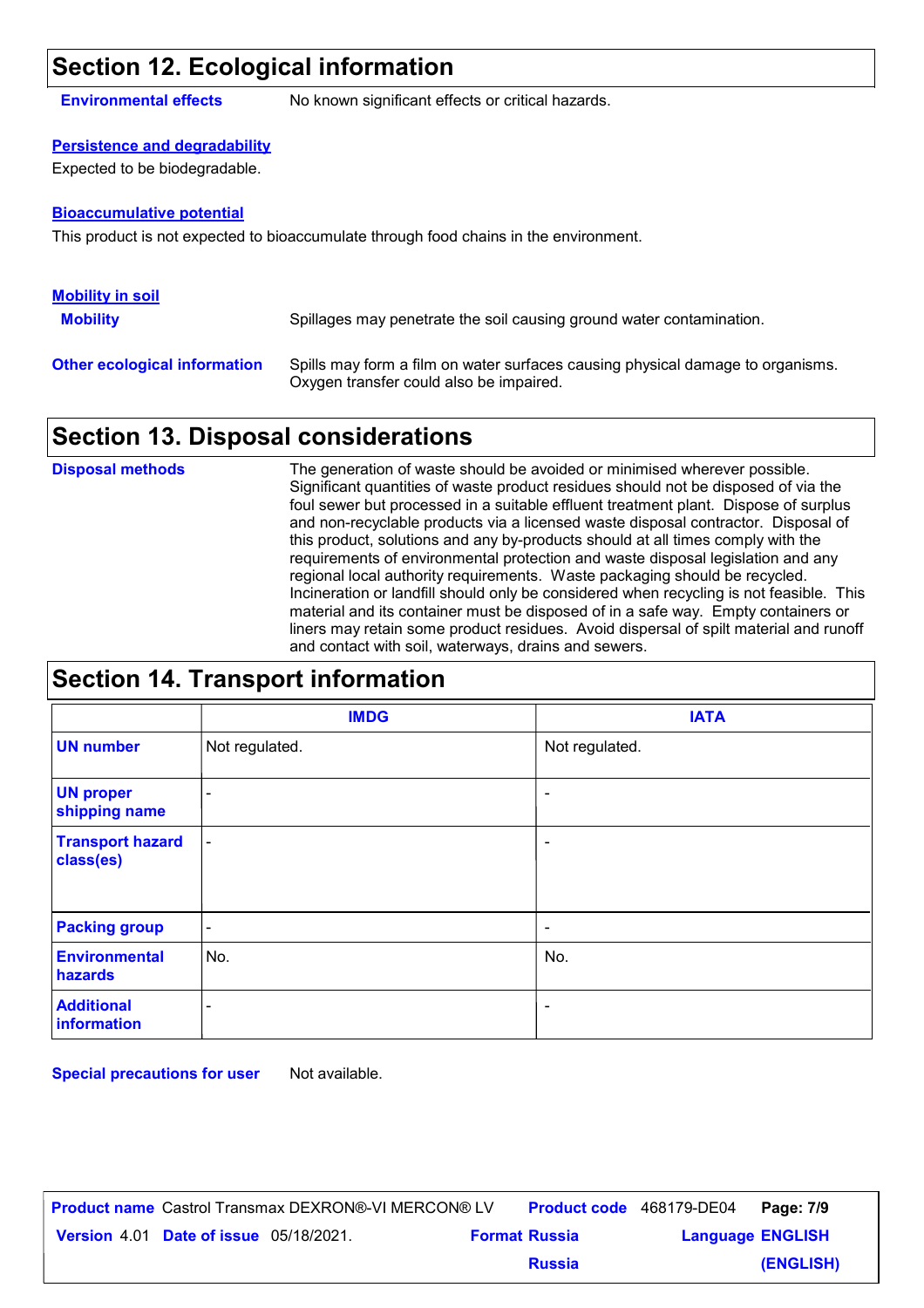### **Section 15. Regulatory information**

#### **Regulation according to other foreign laws**

| <b>REACH Status</b>                                             | The company, as identified in Section 1, sells this product in the EU in compliance<br>with the current requirements of REACH. |
|-----------------------------------------------------------------|--------------------------------------------------------------------------------------------------------------------------------|
| <b>United States inventory</b><br>(TSCA 8b)                     | All components are active or exempted.                                                                                         |
| <b>Australia inventory (AICS)</b>                               | At least one component is not listed.                                                                                          |
| <b>Canada inventory</b>                                         | At least one component is not listed in DSL but all such components are listed in<br>NDSL.                                     |
| <b>China inventory (IECSC)</b>                                  | All components are listed or exempted.                                                                                         |
| <b>Japan inventory (ENCS)</b>                                   | At least one component is not listed.                                                                                          |
| <b>Korea inventory (KECI)</b>                                   | At least one component is not listed.                                                                                          |
| <b>Philippines inventory</b><br>(PICCS)                         | All components are listed or exempted.                                                                                         |
| <b>Taiwan Chemical</b><br><b>Substances Inventory</b><br>(TCSI) | All components are listed or exempted.                                                                                         |

### **Section 16. Other information**

| <b>History</b>                    |                                                                                                                                                                                                                                                                                                                                                                                                                                                                                                                                                                                                                                                                                                                                                                                                                                                                                                                                                                                                                |
|-----------------------------------|----------------------------------------------------------------------------------------------------------------------------------------------------------------------------------------------------------------------------------------------------------------------------------------------------------------------------------------------------------------------------------------------------------------------------------------------------------------------------------------------------------------------------------------------------------------------------------------------------------------------------------------------------------------------------------------------------------------------------------------------------------------------------------------------------------------------------------------------------------------------------------------------------------------------------------------------------------------------------------------------------------------|
| <b>Date of printing</b>           | 5/18/2021                                                                                                                                                                                                                                                                                                                                                                                                                                                                                                                                                                                                                                                                                                                                                                                                                                                                                                                                                                                                      |
| Date of issue/Date of<br>revision | 5/18/2021                                                                                                                                                                                                                                                                                                                                                                                                                                                                                                                                                                                                                                                                                                                                                                                                                                                                                                                                                                                                      |
| Date of previous issue            | 2/22/2021                                                                                                                                                                                                                                                                                                                                                                                                                                                                                                                                                                                                                                                                                                                                                                                                                                                                                                                                                                                                      |
| <b>Version</b>                    | 4.01                                                                                                                                                                                                                                                                                                                                                                                                                                                                                                                                                                                                                                                                                                                                                                                                                                                                                                                                                                                                           |
| <b>Prepared by</b>                | <b>Product Stewardship</b>                                                                                                                                                                                                                                                                                                                                                                                                                                                                                                                                                                                                                                                                                                                                                                                                                                                                                                                                                                                     |
| <b>Key to abbreviations</b>       | ATE = Acute Toxicity Estimate<br>BCF = Bioconcentration Factor<br>GHS = Globally Harmonized System of Classification and Labelling of Chemicals<br>IATA = International Air Transport Association<br>IBC = Intermediate Bulk Container<br><b>IMDG = International Maritime Dangerous Goods</b><br>LogPow = logarithm of the octanol/water partition coefficient<br>MARPOL = International Convention for the Prevention of Pollution From Ships,<br>1973 as modified by the Protocol of 1978. ("Marpol" = marine pollution)<br>REACH = Registration, Evaluation, Authorisation and Restriction of Chemicals<br>Regulation [Regulation (EC) No. 1907/2006]<br>$UN = United Nations$<br>Varies = may contain one or more of the following 64741-88-4, 64741-89-5,<br>64741-95-3, 64741-96-4, 64742-01-4, 64742-44-5, 64742-45-6, 64742-52-5,<br>64742-53-6, 64742-54-7, 64742-55-8, 64742-56-9, 64742-57-0, 64742-58-1,<br>64742-62-7, 64742-63-8, 64742-65-0, 64742-70-7, 72623-85-9, 72623-86-0,<br>72623-87-1 |
| <b>References</b>                 | Not available.                                                                                                                                                                                                                                                                                                                                                                                                                                                                                                                                                                                                                                                                                                                                                                                                                                                                                                                                                                                                 |

**Indicates information that has changed from previously issued version.**

#### **Notice to reader**

All reasonably practicable steps have been taken to ensure this data sheet and the health, safety and environmental information contained in it is accurate as of the date specified below. No warranty or representation, express or implied is made as to the accuracy or completeness of the data and information in this data sheet.

The data and advice given apply when the product is sold for the stated application or applications. You should not use the product other than for the stated application or applications without seeking advice from BP Group.

It is the user's obligation to evaluate and use this product safely and to comply with all applicable laws and regulations.

|                                               | <b>Product name</b> Castrol Transmax DEXRON®-VI MERCON® LV |                      |               | <b>Product code</b> 468179-DE04 Page: 8/9 |           |
|-----------------------------------------------|------------------------------------------------------------|----------------------|---------------|-------------------------------------------|-----------|
| <b>Version 4.01 Date of issue 05/18/2021.</b> |                                                            | <b>Format Russia</b> |               | <b>Language ENGLISH</b>                   |           |
|                                               |                                                            |                      | <b>Russia</b> |                                           | (ENGLISH) |